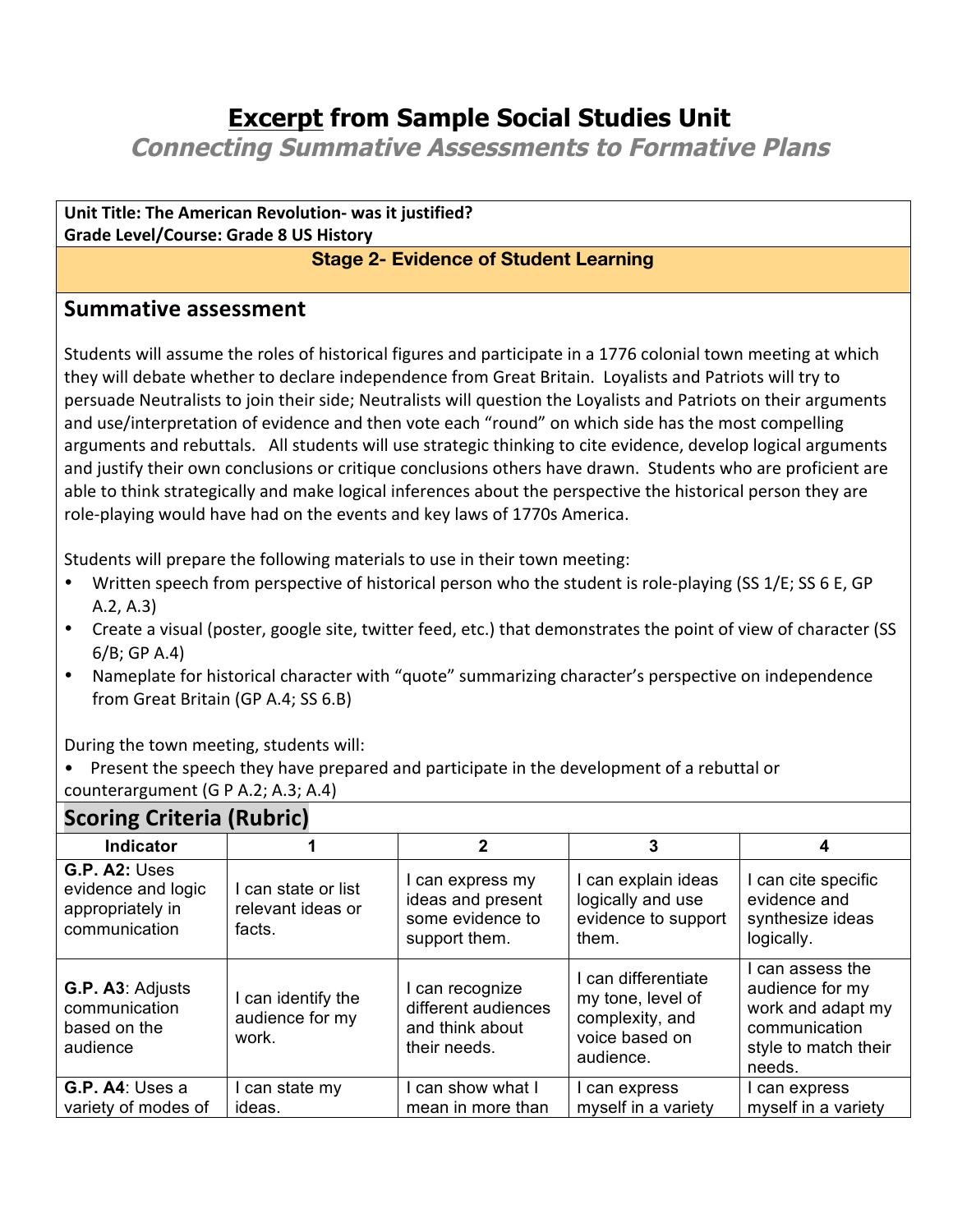| expression                                                                                                                                                                                                                                                                                                                                                                                                             |                                                                                                                                      | one way                                                                                                                      | of ways                                                                                                                                                                                                              | of sophisticated or<br>subtle ways                                                                                                                                           |
|------------------------------------------------------------------------------------------------------------------------------------------------------------------------------------------------------------------------------------------------------------------------------------------------------------------------------------------------------------------------------------------------------------------------|--------------------------------------------------------------------------------------------------------------------------------------|------------------------------------------------------------------------------------------------------------------------------|----------------------------------------------------------------------------------------------------------------------------------------------------------------------------------------------------------------------|------------------------------------------------------------------------------------------------------------------------------------------------------------------------------|
| S. S. Standard 1/E:<br>Develop and<br>present arguments<br>both orally and in<br>writing, in which<br>claims are<br>introduced and<br>distinguished from<br>alternate or<br>opposing claims<br>and main claims are<br>supported with<br>logical reasoning,<br>relevant data, and<br>evidence using<br>credible sources<br>and a concluding<br>statement that<br>follows from and<br>supports the<br>argument presented | I can tell the<br>difference between<br>a fact and an<br>argument and find<br>evidence that<br>supports an<br>argument.              | I can construct an<br>argument with<br>supporting details<br>and identify<br>possible counter-<br>arguments.                 | I can develop and<br>present arguments<br>orally and in writing,<br>support them with<br>specific evidence,<br>draw logical<br>conclusions from<br>the evidence, and<br>refute opposing<br>claims to my<br>argument. | I can argue a<br>position orally and<br>in writing by select<br>the most<br>convincing, credible<br>evidence to support<br>it, while discrediting<br>opposing<br>viewpoints. |
| S.S.Standard 6 B:<br>Use evidence to<br>analyze<br>interpretations of<br>historical events<br>based on different<br>perspectives                                                                                                                                                                                                                                                                                       | I understand that an<br>historical event<br>might be interpreted<br>differently based on<br>a person's point of<br>view at the time. | I can contrast<br>different points of<br>view of an historical<br>event, citing general<br>evidence to support<br>my point.  | I can compare and<br>contrast<br>interpretations of<br>historical events<br>from different points<br>of view, using<br>specific evidence to<br>support my point.                                                     | I can critique<br>different points of<br>view regarding an<br>historical event,<br>using specific,<br>convincing<br>evidence to support<br>my point.                         |
| <b>Standard 6 D:</b><br>Analyze the factors<br>that influenced the<br>perspectives of<br>people in history<br>and led them to<br>interpret the same<br>events differently                                                                                                                                                                                                                                              | I can identify factors<br>that influenced<br>people's points of<br>view about<br>historical events.                                  | I can compare and<br>contrast different<br>factors that<br>influenced people's<br>points of view about<br>historical events. | I can analyze how<br>people's<br>experiences,<br>background, and<br>perspectives lead<br>them to interpret<br>events differently.                                                                                    | I can determine the<br>relative importance<br>of various factors in<br>influencing people's<br>points of view aobut<br>historical events.                                    |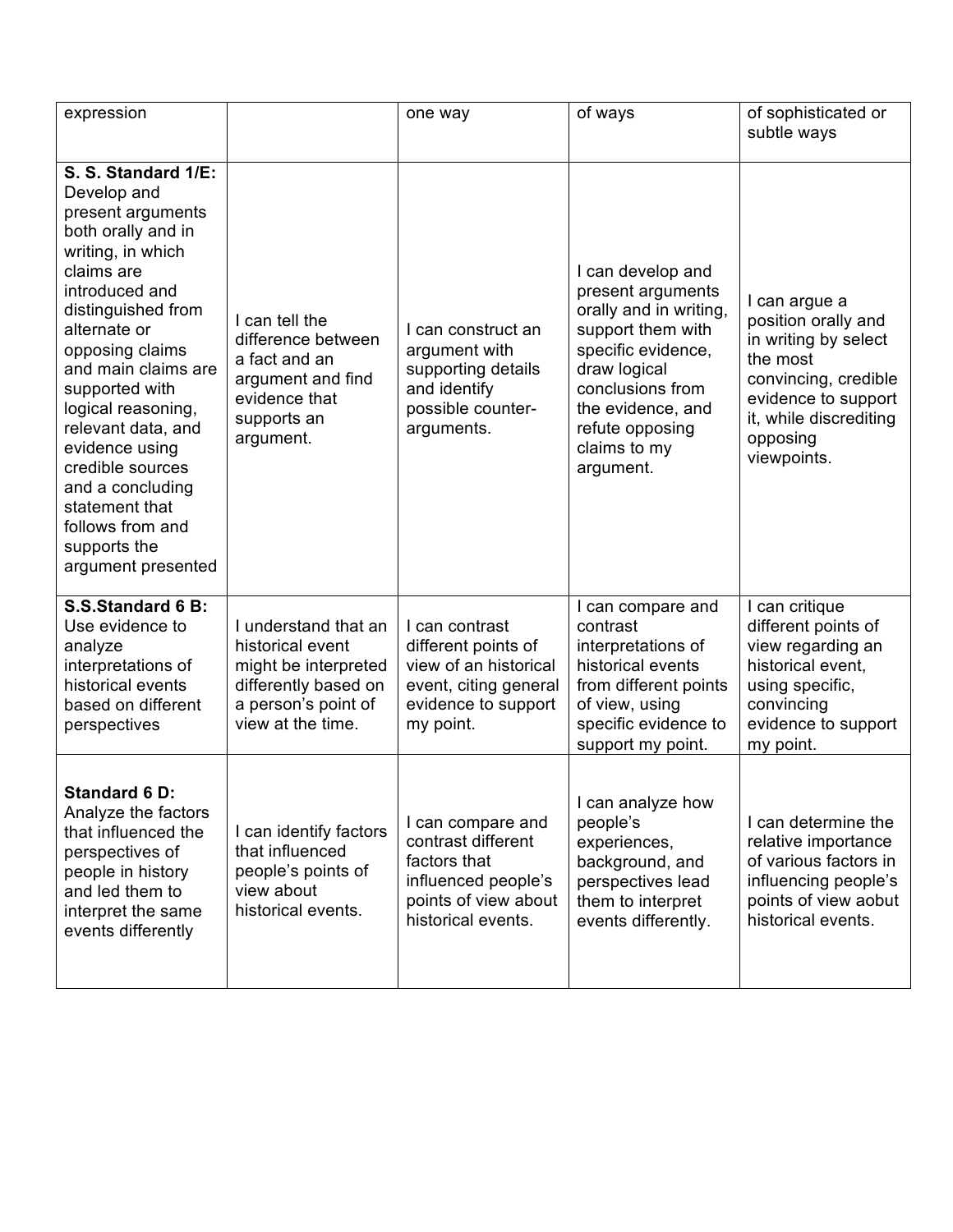| <b>Indicator</b>                                                                                                                                                                                                                                                                                                                                                                         | I Can                                                                                                                                                                                                                                                                                                                                                 | <b>Need to Know</b>                                                                                                                                                                                                                                                                |
|------------------------------------------------------------------------------------------------------------------------------------------------------------------------------------------------------------------------------------------------------------------------------------------------------------------------------------------------------------------------------------------|-------------------------------------------------------------------------------------------------------------------------------------------------------------------------------------------------------------------------------------------------------------------------------------------------------------------------------------------------------|------------------------------------------------------------------------------------------------------------------------------------------------------------------------------------------------------------------------------------------------------------------------------------|
| G.P. A2: Uses evidence and<br>logic appropriately in<br>communication                                                                                                                                                                                                                                                                                                                    | I can use evidence<br>$\bullet$<br>(examples, details, data,<br>etc.) to support my ideas<br>I can present my ideas<br>logically                                                                                                                                                                                                                      | Tools of writing organization<br>$\bullet$<br>(main ideas, supporting<br>details, conclusions, etc.)<br>Strategies to see if info is<br>credible/reliable<br>Research skills (finding,<br>verifying and citing sources;<br>skimming, etc.)                                         |
| G.P. A3: Adjusts communication<br>based on the audience                                                                                                                                                                                                                                                                                                                                  | I can identify who my<br>$\bullet$<br>audience is<br>I can adjust my tone, level<br>of complexity, and voice to<br>match the needs of my<br>audience                                                                                                                                                                                                  | Vocabulary: tone, voice,<br>$\bullet$<br>audience<br>Oral presentation skills<br>$\bullet$<br>Tools of writing organization<br>$\bullet$                                                                                                                                           |
| G.P. A4: Uses a variety of modes<br>of expression                                                                                                                                                                                                                                                                                                                                        | I can express myself in a<br>variety of ways                                                                                                                                                                                                                                                                                                          | Graphic organizers or non-<br>$\bullet$<br>lingual representations of<br>ideas<br>Proficiency with charts,<br>$\bullet$<br>graphs, and other means of<br>data presentation<br>Re-phrasing<br>Synonyms, figurative<br>$\bullet$<br>expressions                                      |
| S. S. Standard 1/E: Develop and<br>present arguments both orally<br>and in writing, in which claims are<br>introduced and distinguished<br>from alternate or opposing claims<br>and main claims are supported<br>with logical reasoning, relevant<br>data, and evidence using credible<br>sources and a concluding<br>statement that follows from and<br>supports the argument presented | I can develop and present<br>$\bullet$<br>oral and written arguments<br>I can introduce claims or<br>points of argument and<br>support them with data,<br>logical reasoning, and<br>evidence<br>I can identify opposing<br>claims to my argument and<br>counter them<br>I can prepare concluding<br>statements to support a<br>more detailed argument | Tools of writing organization<br>$\bullet$<br>Persuasive techniques<br>$\bullet$<br>Public speaking skills and<br>$\bullet$<br>strategies<br>Research skills including<br>$\bullet$<br>ways of determining if<br>information sources are<br>credible<br>Data analysis<br>$\bullet$ |
| S.S.Standard 6 B: Analyze<br>interpretations of historical events<br>that are based on different<br>perspectives and evidence                                                                                                                                                                                                                                                            | I can analyze how various<br>$\bullet$<br>perspectives on historical<br>events lead to different<br>interpretations of those<br>events                                                                                                                                                                                                                | Primary vs. secondary<br>$\bullet$<br>source materials<br>Fact vs. opinion<br>$\bullet$<br>Compare and contrast<br>$\bullet$<br>Tools to determine credibility<br>$\bullet$<br>of sources                                                                                          |
| Standard 6 D: Analyze the<br>factors that influenced the<br>perspectives of people in history<br>and led them to interpret the<br>same events differently                                                                                                                                                                                                                                | I can understand how<br>$\bullet$<br>people's experiences,<br>background, and<br>perspectives lead them to<br>interpret events differently                                                                                                                                                                                                            | Primary vs. secondary<br>$\bullet$<br>source materials<br>Fact vs. opinion<br>٠<br>Compare and contrast<br>$\bullet$                                                                                                                                                               |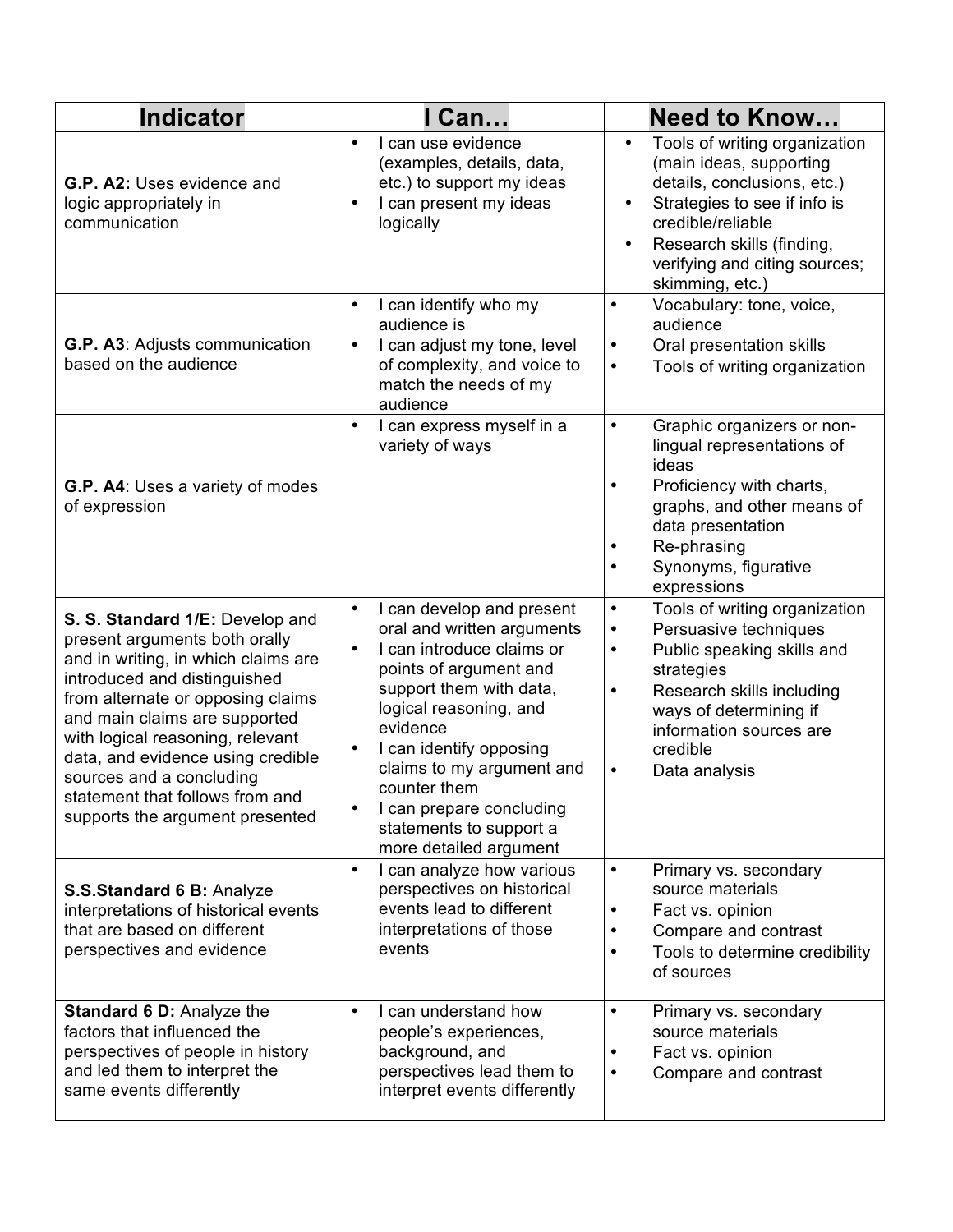| <b>Stage 3- Instructional Design</b>                                                                                                                                  |                                                                                                                                                                                                                                                                                                                                               |                                                                                                                                                                                                                                 |  |  |
|-----------------------------------------------------------------------------------------------------------------------------------------------------------------------|-----------------------------------------------------------------------------------------------------------------------------------------------------------------------------------------------------------------------------------------------------------------------------------------------------------------------------------------------|---------------------------------------------------------------------------------------------------------------------------------------------------------------------------------------------------------------------------------|--|--|
| <b>Daily Learning Target</b>                                                                                                                                          | <b>Formative Assessment</b>                                                                                                                                                                                                                                                                                                                   | <b>Learning Experience(s)</b>                                                                                                                                                                                                   |  |  |
| I can explain the reasons for the<br>settlement of various English<br>colonies<br>$(2 \text{ days})$                                                                  | • Presentation checklist:<br>1) "headline statement"<br>2) examples to support headline,<br>3) explanation of important<br>dates/events in colony<br>4) students define terms, use<br>clear voice, maintain eye contact<br>• Complete Venn diagram with<br>partner comparing two colonies<br>(done beginning of class after<br>presentations) | Day 1: Each small group<br>researches using textbook, and<br>supplied internet resources the<br>settlement of one colony.<br>Prepares short presentation<br>Day 2: Presentations. Students<br>complete matrix graphic organizer |  |  |
| I can define mercantilism and<br>describe how it could be viewed<br>as a benefit to colonists and as a<br>cost to colonists<br>$(1$ day)                              | • Role play cards (farmer,<br>shipbuilder, ship owner,<br>merchant, etc.)                                                                                                                                                                                                                                                                     | In class reading & note-taking<br>using note-taking template                                                                                                                                                                    |  |  |
| I can analyze the causes and<br>consequences of laws and events<br>in the 1770's and infer different<br>viewpoints<br>$(3 \text{ days})$                              | Each day: 1) take one event from<br>the chart, and do mini-debate<br>with whole class.<br>2) Pair groups and have them pick<br>another event to debate by<br>dividing group into 2 patriots, 2<br>loyalists and 2 neutralists.                                                                                                                | Using textbook and in groups of 3,<br>students complete action-reaction<br>chart defining events and<br>inferring perspective of loyalist &<br>patriot on each event/law                                                        |  |  |
| I can compare & contrast the<br>political cartoon of the Boston<br><b>Massacre with eyewitness</b><br>accounts of the event (2 days)<br>can correctly apply the terms |                                                                                                                                                                                                                                                                                                                                               |                                                                                                                                                                                                                                 |  |  |
| "radical," "moderate"<br>"conservative" to make a<br>generalization about a person's<br>political viewpoint (1 day)                                                   |                                                                                                                                                                                                                                                                                                                                               |                                                                                                                                                                                                                                 |  |  |